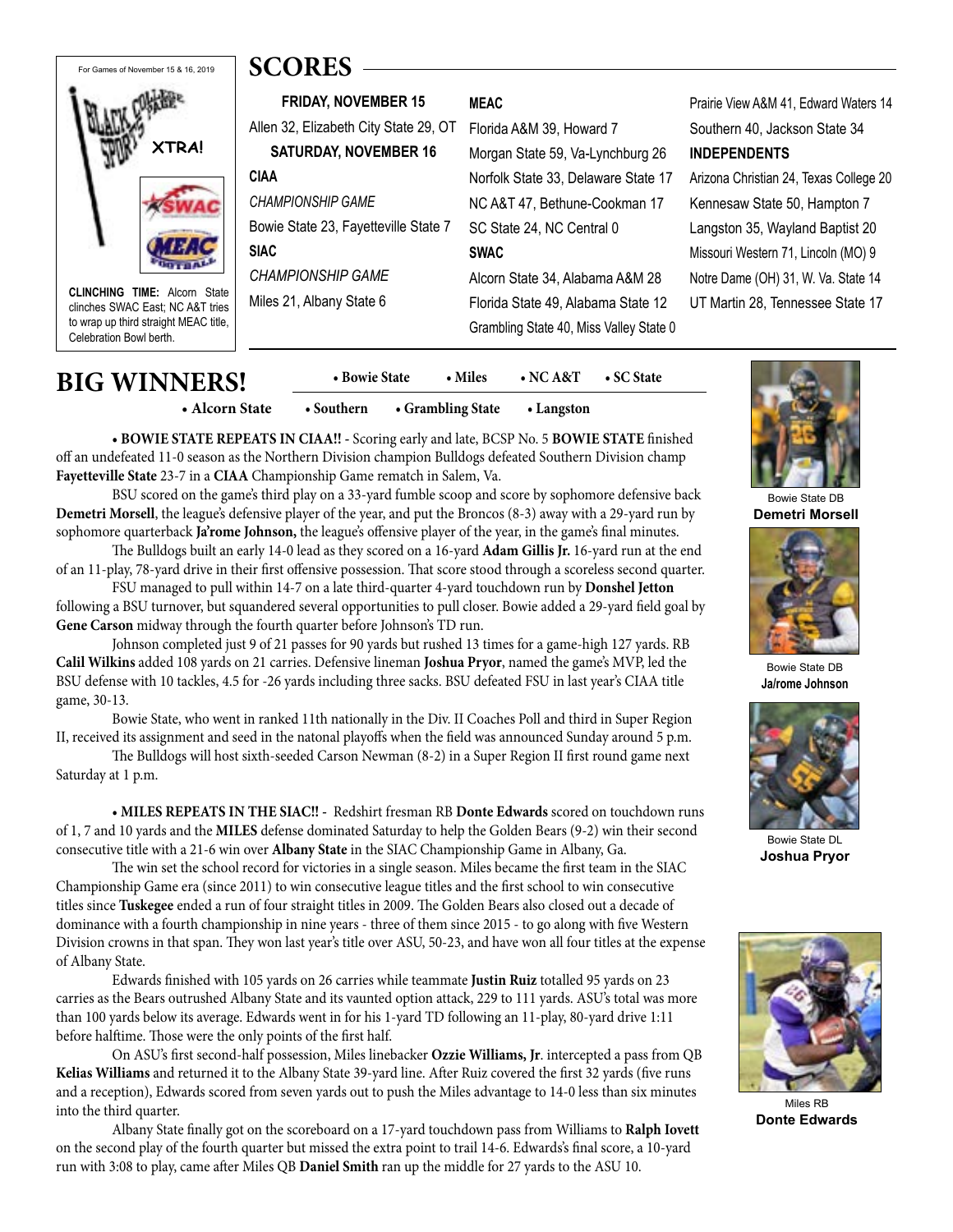Miles was seeded 7th and will play at 2nd-seed Lenoir-Rhyne (11-0) Saturday at 12 noon in the NCAA Div. II national playoffs.

 • **AGGIES RUN BY COOKMAN!! - North Carolina A&T** got four rushing touchdowns, three from **MEAC** rushing leader **Jah-Maine Martin**, and two TD passes from back-up QB **Jalen Fowler** in dominating conference co-leader **Bethune-Cookman** 47-17 in Greensboro, N.C.

The win puts the Aggies (7-3, 5-2 MEAC) within a win next week over rival **North Carolina Central** of their third consecutive **MEAC** title and *Celebration Bowl* berth.

Martin scored on a 66-yard run – his eighth TD run of over 50 yards this season – in the Aggies' first offensive possession. After getting a turnover in the next B-CU (6-4, 4-3) possession, Martin scored from 4 yards out to increase the Aggies lead to 14-0 a little less than six minutes into the game. On its third time with the ball, A&T drove 70 yards in 13 plays with RB **William Simpson** covering the last six yards on the first play of the second quarter.

Trailing 20-0, B-CU showed signs of life before halftime, pulling to within 20-10 on a 1-yard run by **LeDerrien Wilson** and a 25-yard **Xavier McDonald** field goal.

A&T got back to work in the third quarter following a 19-yard BCU punt that put the Aggies in business at the B-CU 35. Three plays later, Fowler, in for starting QB **Kylil Carter**, hit **Kashon Baker** on a 36-yard TD pass with 4:32 left. The next Aggie drive srarted at its own 38 and ended with Fowler (5-6-0, 105 yards) connecting with WR **Elijah Bell** on a 22-yard scoring hook-up on the first play of the fourth quarter for a 33-10 lead.

Martin (19 carries, 120 yards) scored his third TD on a 7-yard run with 9:26 to play for a 40-17 margin. B-CU added a 9-yard scoring run by QB **Akevious Williams** (13 carries, 45 yards, 10-22-0, 119 yds.) before Baker closed out the scoring on a 2-yard run with :48 seconds left in the game.

 • **SC STATE STAYS ALIVE IN MEAC RACE!! - SOUTH CAROLINA STATE** (7-3, 5-2 MEAC) kept alive its **MEAC** title and FCS playoff hopes with a 24-0 shutout at **North Carolina Central**.

The Bulldogs (7-3, 5-2 MEAC) got 135 rushing yards and 3- and 2-yard TD runs from RB **Labron Morris** and a 25-yard TD pass from **Corey Fields** to **Demontrez Burroughs** in the win. Defensively, SCSU held NCCU (4-7, 3-4) to 170 total yards, 8 first downs, 1 of 13 on third downs and picked off two passes.

**• ALCORN STATE TAKE SWAC EAST!! - SWAC** East Division leader and BCSP No. 3 **Alcorn State**  traded punches with division contender **Alabama A&M** before scoring late to pull out a 34-28 win that clinched the sixth straight division title and SWAC Championship Game berth (on Sat., Dec. 7) for the Braves (7-3, 5-1 E).

Alcorn needed four TD passes from QB **Felix Harper** (18-27-0, 288 yards), the last of three to **LaCharles Pringle** of 44 yards with 11:44 to play that proved to be the winning score. Harper's output countered A&M RB **Jordan Bentley** who rushed for 245 yards (29 carries) and four TDs. His 42-yard scoring run with 14:46 to play had put the Bulldogs up 28-27. Bentley scored earlier on runs of 5, 22 and 9 yards.

Harper also hit Pringle (4 rec., 113 yds.) with a 37-yard scoring pass to open the scoring and a 19-yarder late in the second quarter which sent the Braves into the break up 21-14. Harper connected with **Raidarious Anderson** on a 42-yard scoring reception to give the Braves a 27-21 lead in the third period.

#### **• SOUTHERN, GRAMBLING STATE WINS SET UP BAYOU CLASSIC SHOWDOWN!! -**

**SOUTHRN** QB **Ladarius Skelton** ran for three touchdowns of 29, 22 and 7 yards and also passed for a score to lead the Jags (7-4, 5-1 W) to a 40-34 win over **Jackson State** (4-7, 3-3 E)**,** eliminating the Tigers from the SWAC E. Div. race. Freshman QB **Jalon Jones** did all he could to keep JSU's hopes alive as he passed (16-30-1) for 224 yards and four TDs and ran for 105 yards on 19 carries.

**GRAMBLING STATE** took care of **Mississippi Valley State,** 40-0, to set up the season-ending battle in New Orleans with Southern on Nov. 30 for the SWAC West Division title and SWAC Championship Game berth.

GSU QB **Charles Wright** (14-24-0) threw for 132 yards and two TDs while the Tigers' also got three rushing touchdowns in the shutout win. Linebacker **Anfernee Mullins** led the defense with three sacks for -25 yards.

The *Bayou Classic* Southern/Grambling State winner will face E. Div. champ **Alcorn State** in the Dec. 7 SWAC Championship Game. The game will be played at the site of the team with the best conference record.

**• LANGSTON THREE-PEATS IN SAC!! - Tim Whitfield** rushed for 175 yards and four touchdowns as the No. 21 **Langston** Lions (8-2, 7-1 SAC) defeated Wayland Baptist 35-20 on Saturday to clinch their third straight Sooner Athletic Conference championship.

Whitfield now has the record for career touchdowns (33) and single season rushing TDs (20). His four first-half rushing touchdowns staked Langston to a 28-0 lead that they never relinquished. QB **Jordan Cooper**  threw for 301 yards (18-35-0) including connecting with WR **Isaiah Shaputis** on a 29-yard TD hook up.

Langston did not get an at-large bid to the NAIA playoffs.



NC A&T RB **Jah-Maine Martin**



SC State RB **Labron Morris**



Alcorn State WR **LaCharles Pringle**



Grambling State QB **Charles Wright**



Langston RB **Tim Whitfield**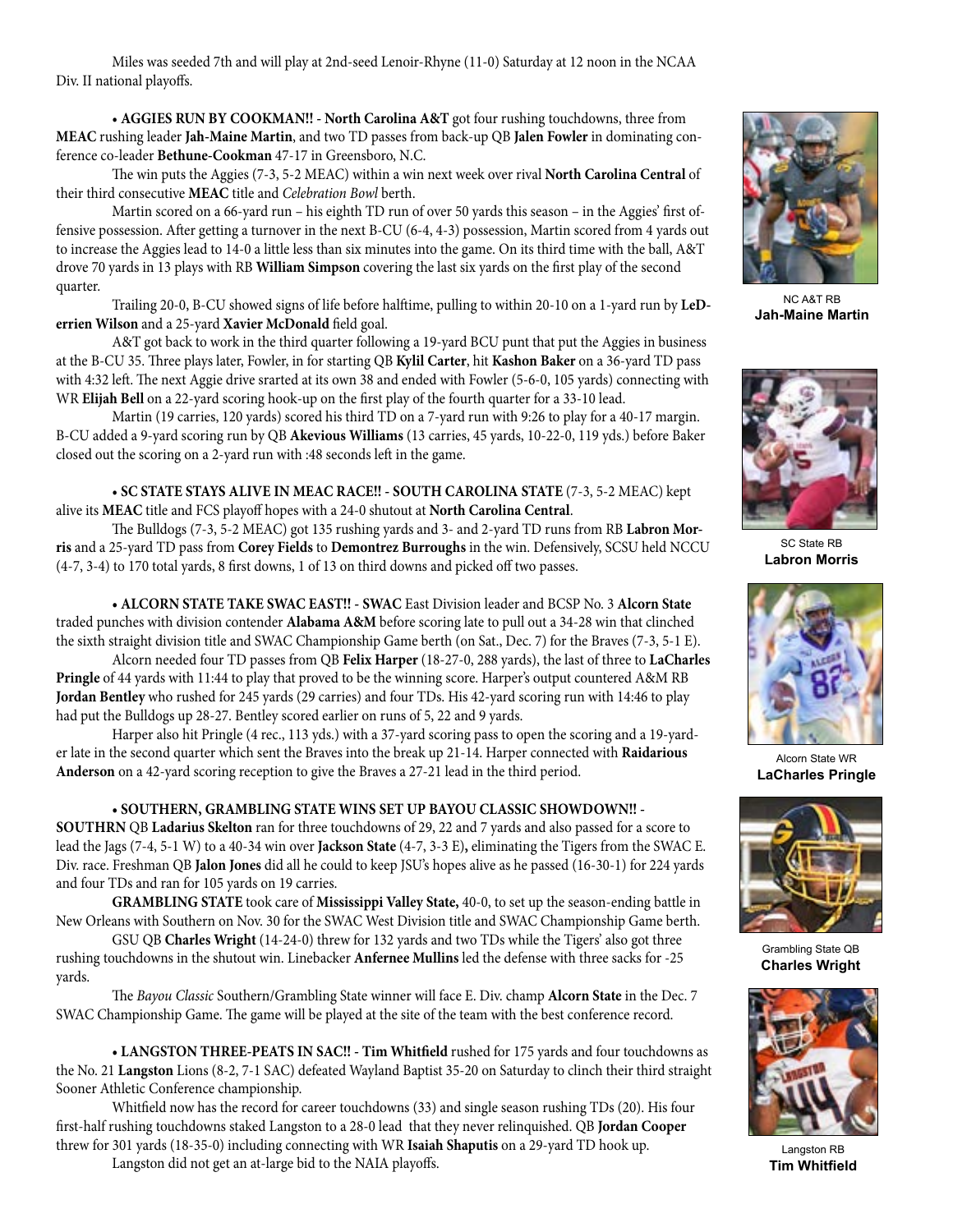## **TOP PERFORMANCES**

#### **PASSING**

| DeAndre Harris, MORGST  | $11 - 17$ | 317 yards | 5 TDs (17, 48, 87, 40, 11) | $0$ int. |
|-------------------------|-----------|-----------|----------------------------|----------|
| Jordan Cooper, LANG     | 18-35     | 301 yards | 1 TD (29)                  | $0$ int. |
| Felix Harper, ALC       | 18-27     | 288 yards | 4 TDs (37, 19, 42, 44)     | 1 int.   |
| Ageel Glass, ALA&M      | 26-47     | 264 yards | 0 TD                       | 2 ints.  |
| Kha'Darris Davis, ALST  | 27-39     | 262 yards | 1 TD (34)                  | $1$ int. |
| Sherman Brown, VUL      | $10 - 20$ | 239 yards | 2 TDs (80, 64)             | $1$ int. |
| Jalon Jones, JCKST      | 16-30     | 224 yards | 4 TDs (2, 23, 34, 4)       | $1$ int. |
| Trazon Connley, PVA&M   | 19-27     | 223 yards | 3 TDs (36, 10, 10)         | $0$ int. |
| Donovan Riddick, WVST   | 19-32     | 201 yards | 1 TD()                     | 0 int.   |
| Richard Latimer, FAYVST | 21-39     | 196 vards | 0 TD                       | 1 int.   |
| Juwan Carter, NORFST    | 18-31     | 182 yards | 2 TDs (11, 24)             | $0$ int. |
| Ryan Stanley, FLA&M     | 15-28     | 172 yards | 1 TD (18)                  | $1$ int. |



Morgan State QB **DeAndre Harris**



Jackson State QB **Jalon Jones**

#### **RUSHING**

| Jordan Bentley, ALA&M                   | 29 carries | 245 yards | 4 TDs (5, 22, 9, 42) |
|-----------------------------------------|------------|-----------|----------------------|
| Keshawn Harper, JCKST                   | 22 carries | 208 yards | 0 TD                 |
| Tim Whitfield, LANG                     | 24 carries | 175 yards | 4 TDs (4, 21, 8, 1)  |
| Ladarius Shelton, SOU                   | 21 carries | 171 yards | 3 TDs (29, 22, 7)    |
| Thomas Bertrand-Hudon, DELST 25 carries |            | 137 yards | 1 TD (48)            |
| Labron Morris, SCST                     | 24 carries | 135 yards | 2 TDs (3, 2)         |
| Kevin Dominique, GRAM                   | 18 carries | 128 yards | 1 TD (23)            |
| Ja'rome Johnson, BOWST                  | 13 carries | 127 yards | 1 TD (29)            |
| Jabriel Johnson, MORGST                 | 17 carries | 124 yards | 1 TD (19)            |
| Jah-Maine Martin, NCA&T                 | 19 carries | 120 yards | 3 TDs (66, 4, 7)     |
| Calil Wilkins, BOWST                    | 21 carries | 108 yards | 0 TD                 |
| Donte Edwards, MILES                    | 26 carries | 105 yards | 3 TDs (1, 7, 10)     |
| Jalon Jones, JCKST                      | 19 carries | 105 yards | 0 TD                 |
| Josh Chase, MORGST                      | 14 carries | 100 yards | 1 TD (1)             |
| Nico Duffey, ALC                        | 17 carries | 100 yards | 1 TD $(1)$           |
| Justin Ruiz, MILES                      | 23 carries | 95 yards  | 0 TD                 |
|                                         |            |           |                      |



Alabama A&M RB **Jordan Bentley**



Southern QB **Ladarius Skelton**

#### **RECEIVING**

| J. Rembert, VUL             | 5 receptions | 186 yards | 2 TDs (64, 72)         |
|-----------------------------|--------------|-----------|------------------------|
| Manesseh Bailey, MORGST     | 5 receptions | 177 yards | 4 TDs (87, 44, 40, 11) |
| Said Sidebe, VUL            | 4 receptions | 169 yards | 2 TDs (80, 84)         |
| Isaiah Shaputis, LANG       | 5 receptions | 138 yards | 0 TD                   |
| Wes Woolfolk, MORGST        | 4 receptions | 124 yards | 2 TDs (17, 48)         |
| Xavier Smith, FLA&M         | 7 receptions | 120 yards | 1 TD (18)              |
| LeCharles Pringle, ALC      | 4 receptions | 113 yards | 3 TDs (19, 37, 44)     |
| Abdul-Fattai Ibrahim, ALA&M | 9 receptions | 112 yards | 0 TD                   |
| Travis O'Connor, PVA&M      | 2 receptions | 90 yards  | 1 TD (36)              |
| D. D. Bowie, JCKST          | 6 receptions | 89 yards  | 1 TD (2)               |
| DeVante Davis, GRAM         | 6 receptions | 87 yards  | 1 TD (27)              |
| Jehod Booker, ALST          | 6 receptions | 84 yards  | 1 TD (34)              |



Alcorn State WR **LeCharles Pringle**



Morgan State WR **Manasseh Bailey**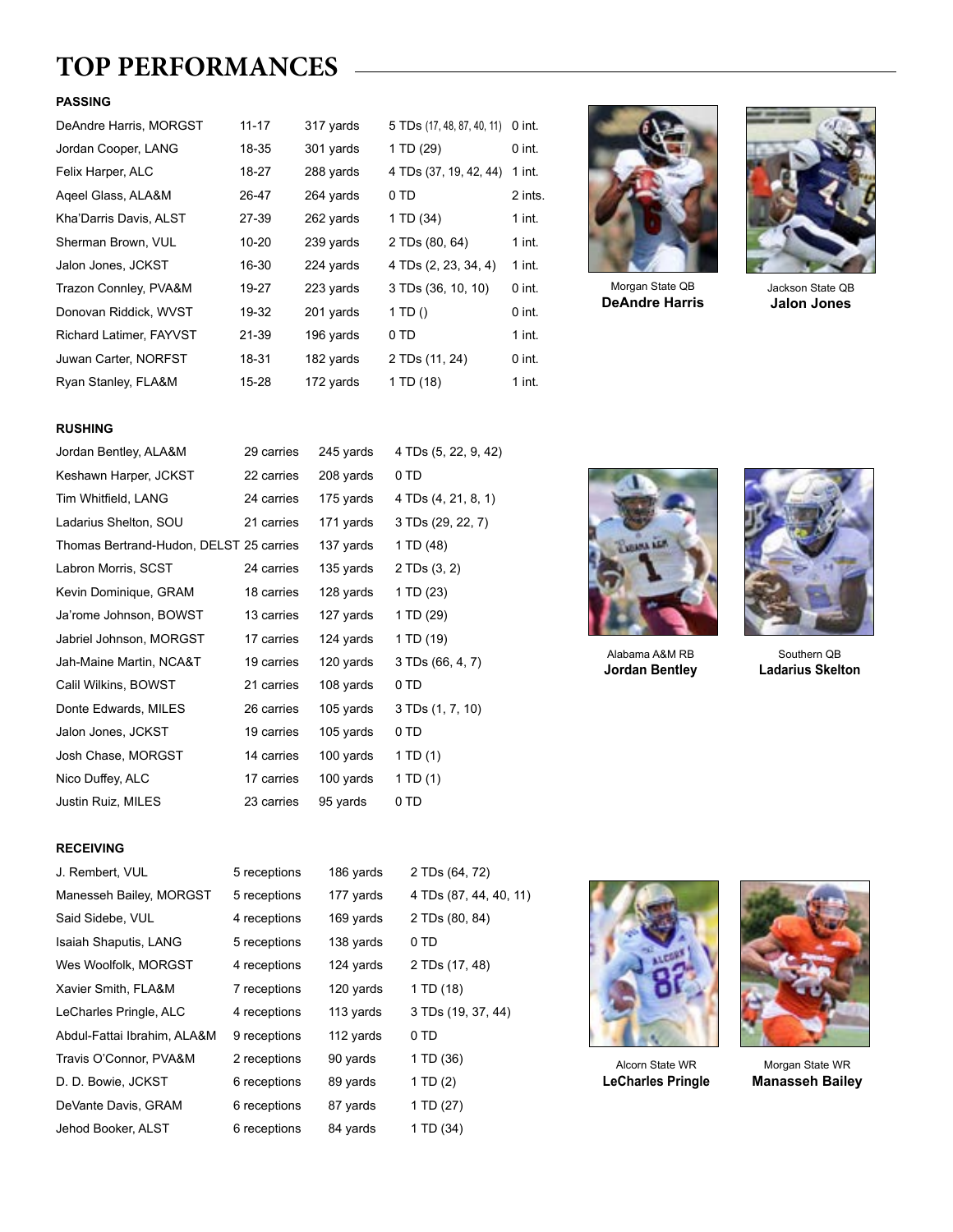#### **TACKLES**

- 15 Mason King, HAMP;
- 14 Deonta Fair, NCCU;
- 13 DeAndre Faulk, HAMP;
- 12 Stephen Pierre, ALB;
- 11 Kendell Robinson, WVST:
- 10 Joshua Pryor, BOWST; Darius Royster, Jerome Foster, NCCU; Cephas Harden, NORFST; Kh. Arrington, JCKST; Q. Kelly, ALA&M; Juwan Taylor, Quentarious Cole, ALC; Storey Jackson, Stephen Scott, PVA&M; Dustin Crouser, WVST;

#### **SACKS**

- 3.0 Joshua Pryor, BOWST; Anfernee Mullins, GRAM;
- 2.0 Jalen Ivy, SOU; Jason Dumas, PVA&M;

#### **INTERCEPTIONS**

2 Demarcus Robinson, PVA&M; Dorian Williams, LANG;



Bowie State DL **Joshua Pryor**



Prairie View A&M LB **Demarcus Robinson**

#### BCSP FOOTBALL TOP TEN HOW THEY DID

1. **FLORIDA A&M** (9-1) - Easily handled Howard, 39-7. **NEXT**: Meets No. 6 Bethune-Cookman in season-ender in Orlando, Florida.

2. **SOUTH CAROLINA STATE** (7-3) - Pitched a 24-0 shutout of NC Central to keep its MEAC title and FCS playoff hopes alive. **NEXT**: At Norfolk State to close out regular season.

3. **ALCORN STATE** (7-3) - Outscored Alabama A&M 34-28 to claim sixth straight SWAC East title. **NEXT**: At Jackson State to close out regular season.

4. **NORTH CAROLINA A&T** (7-3) - Throttled No. 6 Bethune-Cookman 47-17. **NEXT**: Entertaining NC Central with chance to clinch MEAC title and *Celebration Bowl* berth.

5. **BOWIE STATE** (11-0) - Subdued South Div. champ Fayetteville State in CIAA title game, 23-7. **NEXT**: To host first round NCAA Div. II playoff game vs. Carson-Newman.

6. **BETHUNE-COOKMAN** (6-4) - Handled by NC A&T, 47-17. **NEXT**: Regular season finale vs. No. 1 Florida A&M in Orlando.

7. **SOUTHERN** (7-4) - Survived in shootout vs. Jackson State, 40- 34. NEXT: A week off before facing Grambling State for SWAC West crown on Nov. 30.

8. **VIRGINIA STATE** (8-2) - Regular season finished. **NEXT**: Waiting for possible D2 playoff berth.

9. **SAVANNAH STATE** (7-3) - Season over.

10. **MILES** (9-2) - Defeated Albany State, 21-6 to claim second straight SIAC title. **NEXT**: At Lenoir-Rhyne in first round D2 playoff game.

## **ATTENDANCE MATTERS**

#### **For Games Last Week**

| • Southern @ Jackson State                      | 40,085 |
|-------------------------------------------------|--------|
| • Bethune-Cookman @ N. C. A&T                   | 10,355 |
| • Howard @ Florida A&M                          | 8,979  |
| • Alabama A&M @ Alcorn State                    | 5,513  |
| • SIAC Championship - Miles @ Albany State      | 4,172  |
| • CIAA Championship                             |        |
| Bowie State vs. Fayetteville State in Salem, VA | 3,475  |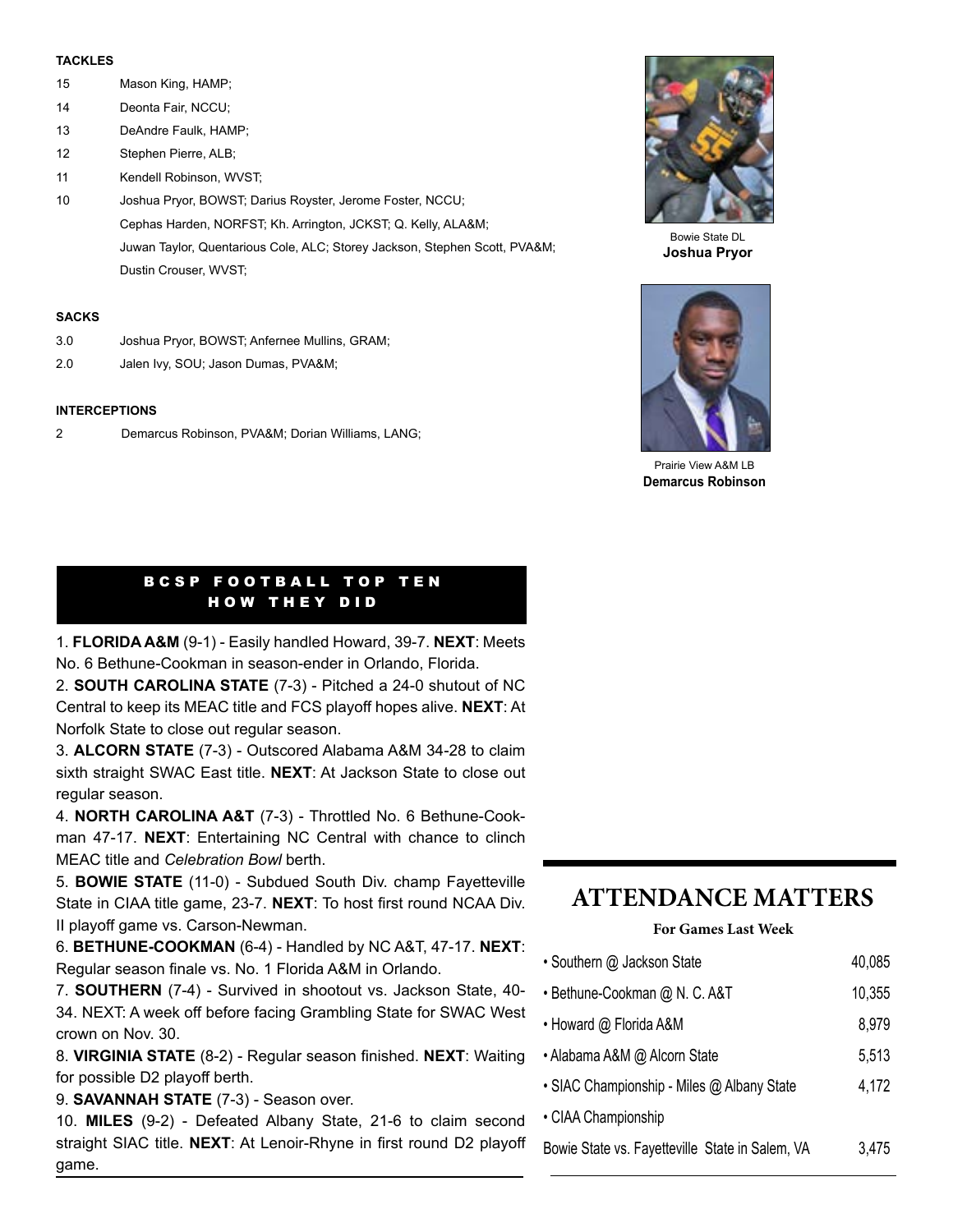## **XTRA! NOTES**

• **XTRA GAMES! - CIAA** champion **Bowie State** (11-0) and **SIAC** champion **Miles** (9-2) were named to the 28-team NCAA Div. II championship playoff field Sunday, both in the same bracket.

BSU, seeded 3rd, will host sixth-seed Carson-Newman (8-2) while Miles, a 7th seed, will travel to 2nd-seed Lenoir-Rhyne (11-0) in Hickory, N. C. Saturday.

Defending Div. II champion Valdosta State is the top seed in the region and received a first round bye. Wingate (10-1) is the 4th seed and will host 5th-seed West Florida (7-2).

• **STATE OF THE RACES! -** Wins by **North Carolina A&T** in the **MEAC** and **Alcorn State, Grambling State** and **Southern** in the **SWAC** have cleared up races in those conferences.

#### **MEAC**

NC A&T's 47-17 win over **Bethune-Cookman** gets the Aggies, 5-2 in the league, a step closer to their third straight **MEAC** title and *Celebration Bowl* berth. A win Saturday at home Saturday over rival **North Carolina Central** would give the title to the Aggies. **South Carolina State**, also at 5-2, can gain a share of the title with a win at **Norfolk State** but A&T would still get the bowl berth because of its head-to-head win over SCSU.

Losses by NC A&T and SC State (vs. Norfolk State) and a win by B-CU over **Florida A&M**  in their season-ending battle, would open the door to a three- or four-way tie at 4-3 between NC A&T, SCSU, NSU and B-CU.

NC A&T would still get the bowl assignment based on head-to-head wins over the other three.

#### **SWAC - EAST**

**Alcorn State's** win over **Alabama A&M**  coupled with **Jackson State's** loss to Southern earns **Fred McNair's** Braves their sixth straight **SWAC** 

**East** title and Dec. 1 SWAC Championship Game berth.

Alcorn State, 5-1 in SWAC play, has a one-game lead over **Alabama State** – the only team that can catch them – headed into its regular season ender Saturday (Nov. 23) at Jackson State. Alcorn State defeated Alabama State on Oct. 5, 35-7 in the head-to-head matchup that would decide the tie-breaker.

Alabama State closes the season on Thanksgiving (Nov. 28) vs. **Prairie View A&M**.

#### **SWAC - WEST**

**Southern's** win over **Jackson State** and **Grambling State's** win over **Mississippi Valley State** sets up their Nov. 30 season-ending showdown at the *Bayou Classic* in the New Orleans Super Dome for the division title and spot opposite E. Div. champ **Alcorn State** in the Dec. 7 SWAC Championship Game.

#### **GAMES THIS WEEK**

#### **SATURDAY, NOVEMBER 23**

| Monmouth vs. Hampton in West Long Branch, NJ             | 12n   |
|----------------------------------------------------------|-------|
| Alabama A&M vs. Miss Valley State in Huntsville, AL      | 1p    |
| Arkansas-Pine Bluff vs. Texas Southern in Pine Bluff, AR | 1p    |
| Howard vs. Morgan State in Washington, DC                | 1p    |
| Norfolk State vs. SC State in Norfolk, VA                | 1p    |
| Tenn. Tech vs. Tennessee State in Cookeville, TN         | 1:30p |
| Delaware State vs. Saint Francis (PA) in Dover, DE       | 2p    |
| <b>WEBCASTS</b>                                          |       |
| NC A&T vs. NC Central in Greensboro, NC (ESPN3)          | 1p    |
| Jackson State vs. Alcorn State in Jackson, MS (ESPN3)    | 2p    |
| <b>CLASSICS</b>                                          |       |
| Florida Classic - ESPN News                              |       |
| Bethune-Cookman vs. Florida A&M in Orlando, FL           | 3:30p |
| <b>PLAYOFF GAMES</b>                                     |       |
| Bowie State vs. Carson-Newman in Bowie, MD               | 12n   |
| Lenoir-Rhyne vs. Miles in Hickory, NC                    | 12n   |